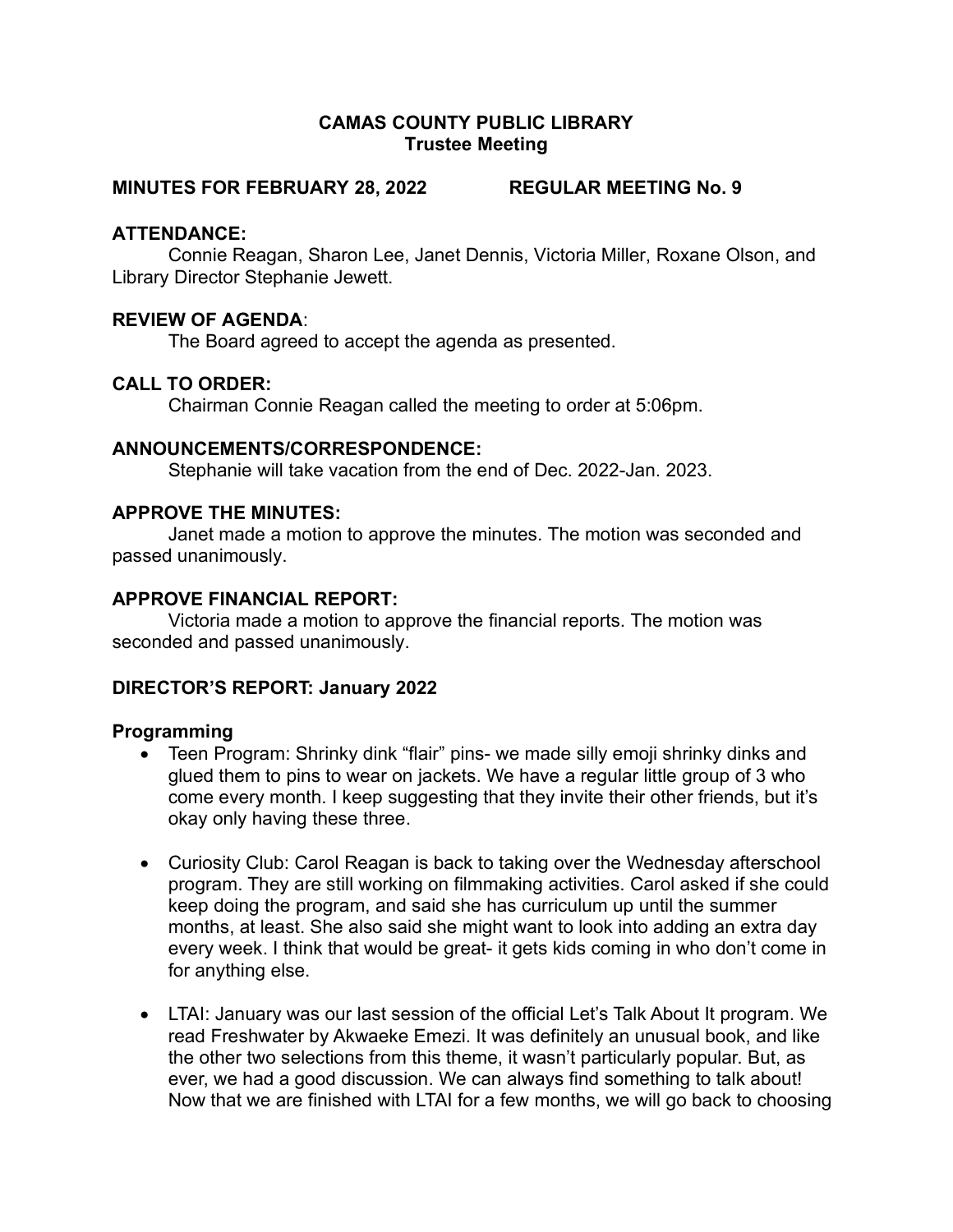our own theme each month. We decided that February would be a free-for-all and we would just come back with whatever we were currently reading.

# Financial

### **Services**

- The wifi hotspots are starting to show some age- one was broken (the patron will be paying for a new one), and a couple of others have lost the cords or chargers. I'm not really surprised, and am glad that they continue to be popular.
- I'm looking to start a Seed Library! I need to work out a couple of logistic issues, and hope to get that up and running by the first of March, in time for people to get seeds started indoors. If anyone has any good sources for free or inexpensive seeds, let me know!

| January.                         | Story Time: We took a break for a couple of weeks, but came back strong in                                                                                                                                                                                                                                                                                                                                                                                                                                                               |                             |                 |     |                 |                 |                 |      |                 |                 |                  |                  |                                   |
|----------------------------------|------------------------------------------------------------------------------------------------------------------------------------------------------------------------------------------------------------------------------------------------------------------------------------------------------------------------------------------------------------------------------------------------------------------------------------------------------------------------------------------------------------------------------------------|-----------------------------|-----------------|-----|-----------------|-----------------|-----------------|------|-----------------|-----------------|------------------|------------------|-----------------------------------|
| <b>Financial</b>                 |                                                                                                                                                                                                                                                                                                                                                                                                                                                                                                                                          |                             |                 |     |                 |                 |                 |      |                 |                 |                  |                  |                                   |
|                                  |                                                                                                                                                                                                                                                                                                                                                                                                                                                                                                                                          |                             |                 |     |                 |                 |                 |      |                 |                 |                  |                  |                                   |
|                                  | Our annual cash infusion came in so we were able to deposit almost \$63k into<br>our account. Yay!                                                                                                                                                                                                                                                                                                                                                                                                                                       |                             |                 |     |                 |                 |                 |      |                 |                 |                  |                  |                                   |
| <b>Services</b>                  |                                                                                                                                                                                                                                                                                                                                                                                                                                                                                                                                          |                             |                 |     |                 |                 |                 |      |                 |                 |                  |                  |                                   |
| $\bullet$                        | The wifi hotspots are starting to show some age- one was broken (the patron will<br>be paying for a new one), and a couple of others have lost the cords or chargers.<br>I'm not really surprised, and am glad that they continue to be popular.<br>I'm looking to start a Seed Library! I need to work out a couple of logistic issues,<br>and hope to get that up and running by the first of March, in time for people to get<br>seeds started indoors. If anyone has any good sources for free or inexpensive<br>seeds, let me know! |                             |                 |     |                 |                 |                 |      |                 |                 |                  |                  |                                   |
|                                  |                                                                                                                                                                                                                                                                                                                                                                                                                                                                                                                                          |                             |                 |     |                 |                 |                 |      |                 |                 |                  |                  |                                   |
| <b>Usage Stats</b>               |                                                                                                                                                                                                                                                                                                                                                                                                                                                                                                                                          |                             |                 |     |                 |                 |                 |      |                 |                 |                  |                  |                                   |
|                                  |                                                                                                                                                                                                                                                                                                                                                                                                                                                                                                                                          | January Februar March April |                 |     |                 | May             | June            | July |                 |                 |                  |                  | August SeptenOctober Novem Decemb |
| <b>Door Count</b>                | Adult                                                                                                                                                                                                                                                                                                                                                                                                                                                                                                                                    | 353                         | 531             | 863 | 746             | 799             | 487             | 815  | 735             | 963             | 672              | 874              | 989                               |
|                                  | Juvenile*                                                                                                                                                                                                                                                                                                                                                                                                                                                                                                                                |                             |                 |     |                 |                 |                 |      |                 |                 |                  |                  |                                   |
| <b>Circulation</b>               | Audiobooks                                                                                                                                                                                                                                                                                                                                                                                                                                                                                                                               |                             |                 |     |                 | 8               | 101             |      |                 |                 |                  |                  |                                   |
|                                  | Video- Adult                                                                                                                                                                                                                                                                                                                                                                                                                                                                                                                             | 9                           | 97              | 59  | 64              | $\overline{77}$ | 23              | 50   |                 |                 | 10 <sup>1</sup>  | 22               |                                   |
|                                  | Video- Juvenile                                                                                                                                                                                                                                                                                                                                                                                                                                                                                                                          | 17                          | 60              | 49  | 49              | 55              | $\overline{29}$ | 23   | 16              | 15              |                  | $\overline{20}$  | 23                                |
|                                  | <b>Books-Adults</b>                                                                                                                                                                                                                                                                                                                                                                                                                                                                                                                      | 126                         | 5               | 167 | 122             | 102             | 118             | 31   | 157             | 162             | $\overline{157}$ | $\overline{11}$  | $\overline{123}$                  |
|                                  | <b>Books-Juvenile</b>                                                                                                                                                                                                                                                                                                                                                                                                                                                                                                                    | 134                         | 125             | 161 | 180             | 81              | 31              | 207  | 144             | 166             | 137              | 188              | 276                               |
|                                  | Magazines                                                                                                                                                                                                                                                                                                                                                                                                                                                                                                                                |                             |                 | 15  |                 |                 |                 |      |                 | 13              | 8                |                  | $\overline{\mathcal{E}}$          |
|                                  | E-Books                                                                                                                                                                                                                                                                                                                                                                                                                                                                                                                                  | 43                          | 49              | 46  | 62              | 63              | 47              | 58   | 49              | 56              | 63               | 64               | 46                                |
|                                  | <b>ILLs Borrowed</b>                                                                                                                                                                                                                                                                                                                                                                                                                                                                                                                     |                             |                 | 14  |                 | 14              |                 |      | 21              | 16              |                  |                  |                                   |
|                                  | <b>ILLs Loaned</b>                                                                                                                                                                                                                                                                                                                                                                                                                                                                                                                       |                             |                 |     |                 |                 |                 |      | 10              |                 |                  |                  |                                   |
| Computer Use                     | Adult                                                                                                                                                                                                                                                                                                                                                                                                                                                                                                                                    |                             |                 | 16  | 16              | 8               | 16              | 21   | 4               | 13              |                  |                  | 1                                 |
| <b>New Patrons</b>               | Juvenile                                                                                                                                                                                                                                                                                                                                                                                                                                                                                                                                 | 15                          | 4               | 15  | 35              | 63              | 21              | 84   | 89              | 30              | 33               | 34               | 44                                |
|                                  | Adult                                                                                                                                                                                                                                                                                                                                                                                                                                                                                                                                    |                             |                 |     |                 |                 |                 |      |                 |                 |                  |                  |                                   |
| Program Attendance Adult         | Juvenile                                                                                                                                                                                                                                                                                                                                                                                                                                                                                                                                 |                             |                 |     |                 |                 |                 |      |                 |                 |                  |                  |                                   |
|                                  | Juvenile                                                                                                                                                                                                                                                                                                                                                                                                                                                                                                                                 | 10 <sup>1</sup>             | $\overline{25}$ | 36  | 89              | 52              | 50              | 58   | 28              | 77              | 41               | 44               | νı<br> 01                         |
| Other programs                   | <b>Knitters</b>                                                                                                                                                                                                                                                                                                                                                                                                                                                                                                                          |                             | $\overline{12}$ |     | 18              | $\overline{20}$ | $\overline{13}$ |      | 25              | $\overline{13}$ |                  | $\overline{26}$  | 10 <sup>1</sup>                   |
|                                  | Passive programming                                                                                                                                                                                                                                                                                                                                                                                                                                                                                                                      |                             |                 | 20  | 17              | 0               |                 |      |                 |                 | 15               | 30               |                                   |
|                                  | Summer Reading                                                                                                                                                                                                                                                                                                                                                                                                                                                                                                                           |                             |                 |     |                 | $\Omega$        |                 |      |                 |                 |                  |                  |                                   |
| <b>Materials Additions</b>       | Adult                                                                                                                                                                                                                                                                                                                                                                                                                                                                                                                                    | 46                          | 22              | 27  | 22              | 13              | 20              | 28   | 32              | 36              | $\overline{12}$  | 29               | 30                                |
|                                  | Juvenile                                                                                                                                                                                                                                                                                                                                                                                                                                                                                                                                 | 21                          | 16              | 17  | 96              |                 | 118             |      | 36              | $\overline{36}$ | $\overline{20}$  | 16               | 68                                |
|                                  | Teen                                                                                                                                                                                                                                                                                                                                                                                                                                                                                                                                     |                             |                 |     |                 |                 |                 |      | $\overline{14}$ |                 |                  |                  | $\overline{3}$                    |
| <b>Equipment Usage</b>           |                                                                                                                                                                                                                                                                                                                                                                                                                                                                                                                                          |                             | 23              | 30  | $\overline{27}$ | 28              | 24              |      | 28              | 28              | $\overline{18}$  | 17               | 24                                |
| Kanopy                           |                                                                                                                                                                                                                                                                                                                                                                                                                                                                                                                                          |                             | $\overline{13}$ | 30  | 17              |                 | 35              | 63   | 44              | 28              |                  |                  | 21                                |
| <b>Meeting Room Usage</b>        |                                                                                                                                                                                                                                                                                                                                                                                                                                                                                                                                          |                             |                 |     |                 |                 |                 | 22   | $\overline{13}$ | $\overline{31}$ | 4                | $\overline{120}$ |                                   |
| Wireless Usage (clients per day) |                                                                                                                                                                                                                                                                                                                                                                                                                                                                                                                                          |                             |                 |     |                 |                 |                 |      |                 |                 |                  |                  |                                   |
|                                  |                                                                                                                                                                                                                                                                                                                                                                                                                                                                                                                                          |                             |                 |     |                 |                 |                 |      |                 |                 |                  |                  |                                   |

# Usage Stats